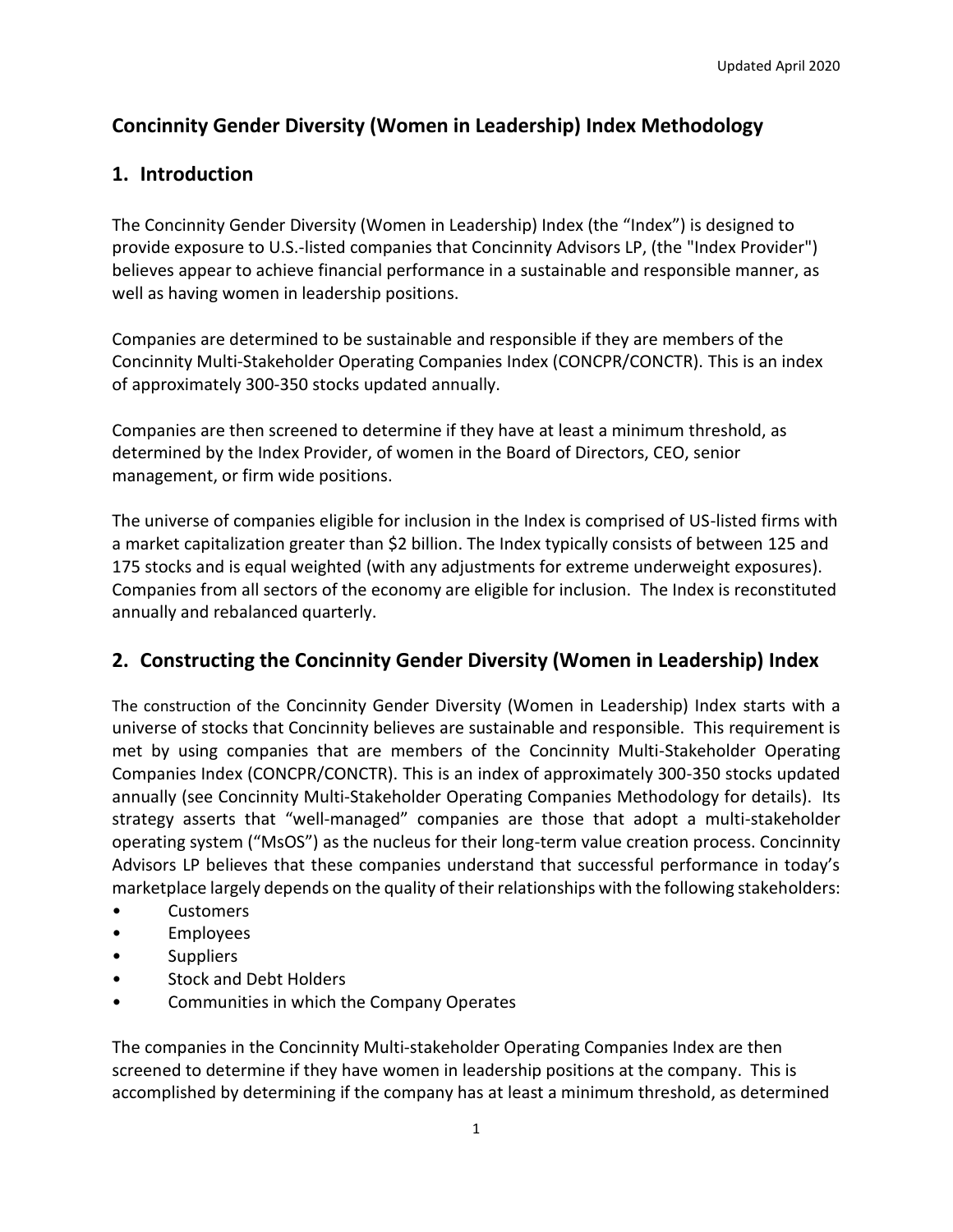by the Index Provider, of women in the Board of Directors, CEO, senior management, or firm wide positions.

Companies that are on the Concinnity Multi-stakeholder Operating Companies Index and pass the screen for women in leadership are eligible for the Concinnity Gender Diversity (Women in Leadership) Index. The Index is equal-weighted (with any adjustments for extreme underweight exposures) and in the last three years, consists of between 125 and 175 companies. The index is comprised of only US-listed firms with a market capitalization greater than \$2 billion and an average daily trading value over the last 30 days of \$4 million. all sectors of the economy are eligible for inclusion.

To determine each stock's final weight in the Concinnity Gender Diversity (Women in Leadership) Index, the stock's weight in an equal weighted Index is compared to its weight in the Solactive US Large Cap Index. If a stock in the equal weighted index is underweight the Solactive US Large Cap Index by more than -1%, its weight in the index is increased to a -1% active underweight. After this adjustment is complete, all remaining stocks in the Index are equal weighted.

This results in "top heavy" stocks to be underweighted by -1%, minimizing these underweights which would have resulted in large stock specific risk in these Mega Cap stocks. For example, if AAPL is 5% of the Solactive US Large Index, its weight is increased to 4%, and the rest of the stocks in the index are equal weighted to make up the last 96% of the weight in the index.

## **2.1 Rebalance Frequency**

The Index will be reconstituted annually using the process described in section 2 above. The Index reconstitution selection day is five trading days prior to the last trading day of October. The Index reconstitution adjustment day is the last trading day of October, effective at the close. Announcement of the reconstituted Index constituents will be made five trading days before the Index reconstitution adjustment day.

The Index will be rebalanced quarterly. Rebalance is defined as any necessary deletion of constituents, then re-weighting (as defined above) the remaining constituents. Constituents can be deleted from the Index at the quarterly rebalance for:

- 1) Falling below a \$1.5 billion market cap
- 2) Having a minimum average daily trading value for the last 30 days of less than \$3 million
- 3) Extraordinary events relating to a company's treatment of one (or more) of the five stakeholders defined in the Introduction section, as determined by Concinnity Advisors, LP.

The Index rebalance selection day will be five trading days prior to the last trading day of each of the following months, January, April, and July. The Index rebalance adjustment day is the last trading day of January, April, and July, effective at the close. Announcement of the rebalance index constituents will be made five trading days before the index rebalance adjustment day.